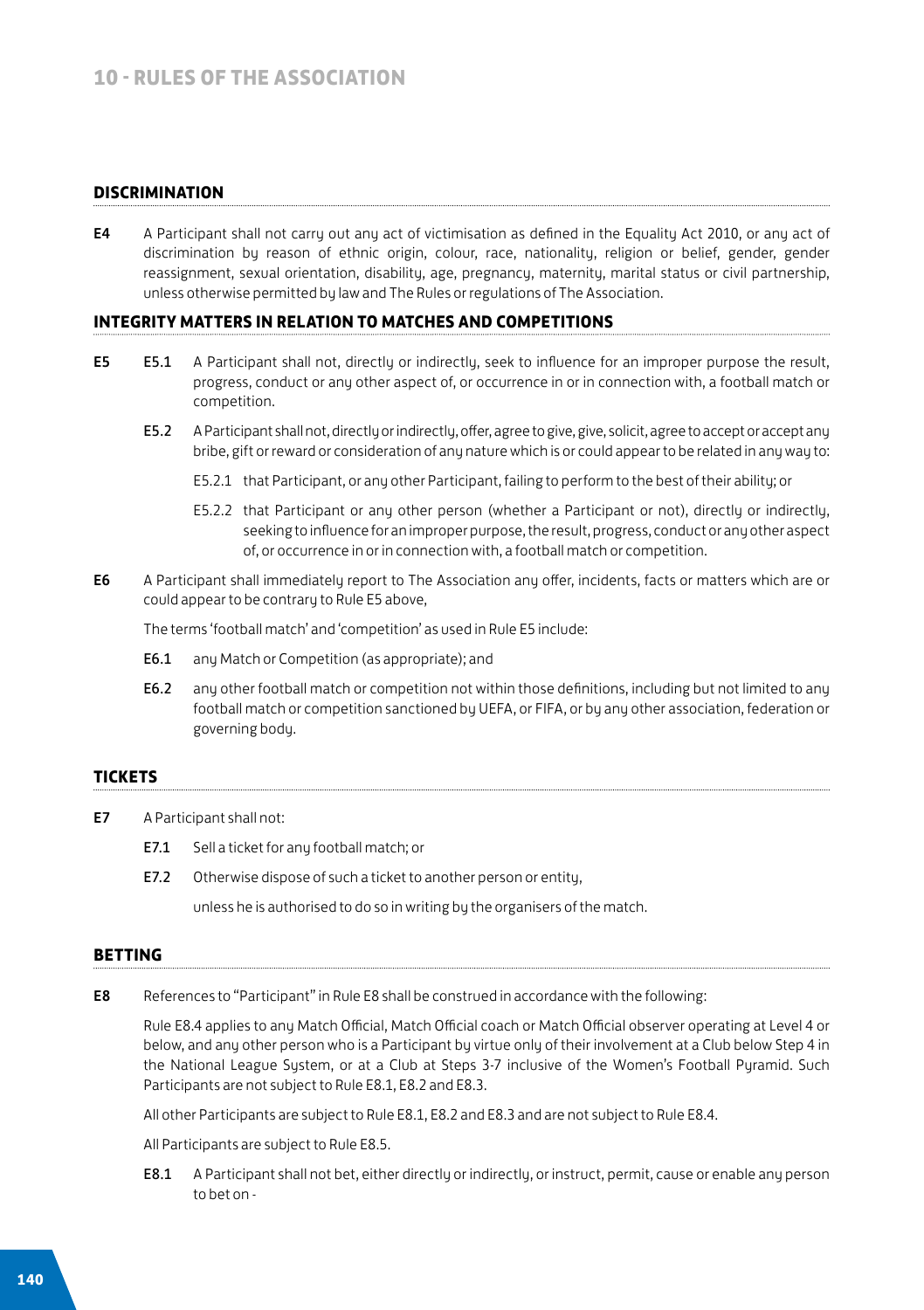- E8.1.1 the result, progress, conduct or any other aspect of, or occurrence in or in connection with, a football match or competition; or
- E8.1.2 any other matter concerning or related to football anywhere in the world, including, for example and without limitation, the transfer of players, employment of managers, team selection or disciplinary matters.
- E8.2 Where a Participant provides to any other person any information relating to football which the Participant has obtained by virtue of his or her position within the game and which is not publicly available at that time, the Participant shall be in breach of this Rule where any of that information is used by that other person for, or in relation to, betting.
- E8.3 It shall be a defence to a charge brought pursuant to sub-paragraph E8.2 if a Participant can establish, on the balance of probability, that the Participant provided any such information in circumstances where he did not know, and could not reasonably have known, that the information provided would be used by the other person for or in relation to betting.
- E8.4 A Participant shall not bet, either directly or indirectly, or instruct, permit, cause or enable any person to bet on –
	- E8.4.1 the result, progress, conduct or any other aspect of, or occurrence in or in connection with, a football match or competition:
		- (a) in which the Participant is participating, or has participated in that season; or
		- (b) in which the Participant has any influence, either direct or indirect; or
	- E8.4.2 any other matter concerning or related to any Club participating in any league Competition, as defined in Rule A2, that the Participant is participating in or has participated in during that season, including, for example and without limitation, the transfer of players, employment of managers, team selection or disciplinary matters.

For these purposes, without limitation to the application of this Rule to other circumstances, all Employees and Officials of a Club are deemed to participate in every football match played by that Club while they are so employed or acting as a Club Official; all Players registered with a Club are deemed to participate in every football match played by that Club while they are so registered.

- E8.4.3 Notwithstanding the provisions of sub-paragraph E8.4.1 and E8.4.2 a Participant shall not bet, either directly or indirectly, or instruct, permit, cause or enable any person to bet, on the result, progress, conduct or any other aspect of, or occurrence in, any football match played at under 18 level or below.
- E8.4.4 A Participant shall not use any information relating to football which the Participant has obtained by virtue of his or her position within the game and which is not publicly available at that time for or in relation to betting.
- E8.4.5 Where a Participant provides to any other person any information relating to football which the Participant has obtained by virtue of his or her position within the game and which is not publicly available at that time, the Participant shall be in breach of this Rule where any of that information is used by that other person for or in relation to betting.
- E8.4.6 It shall be a defence to a charge brought pursuant to sub-paragraph E8.4.5 if a Participant can establish, on the balance of probability, that the Participant provided any such information in circumstances where he did not know, and could not reasonably have known, that the information provided would be used by the other person for or in relation to betting.
- E8.5 An individual Participant, when acting in a personal capacity, shall not be permitted to advertise or promote any betting activity that the Participant is prohibited from engaging in by Rule E8.1, E8.2 or E8.4.